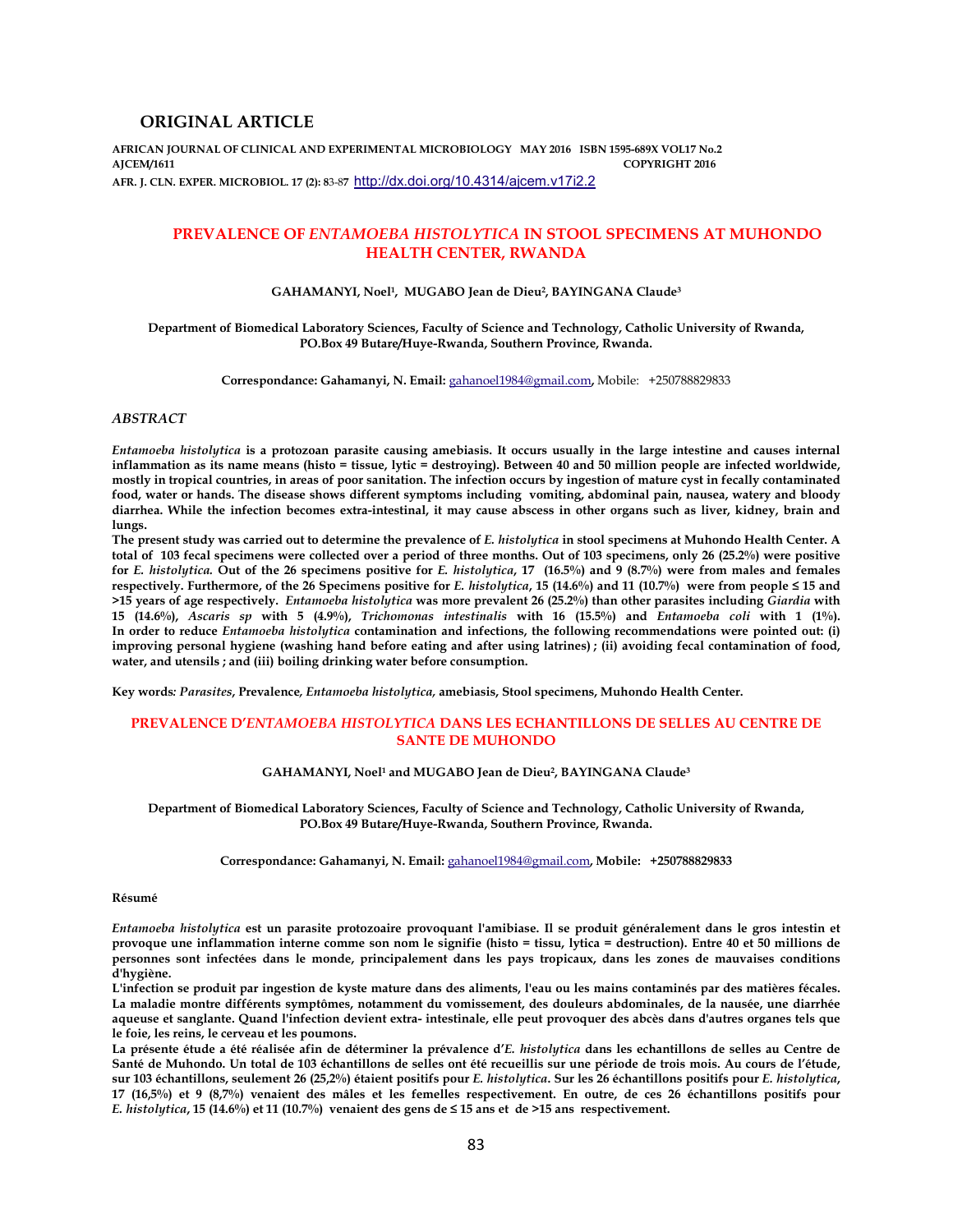*E. histolytica* **était plus fréquent 26 ( 25,2% ) que les autres parasites, y compris** *Giardia* **avec 15 ( 14,6% ) ,** *Ascaris sp* **avec 5 ( 4,9% ),** *Trichomonas intestinalis* **avec 16 ( 15,5% ) et** *Entamoeba coli* **avec 1 ( 1 % ) .** 

**Afin de réduire la contamination et les infections d'***Entamoeba histolytica***, les recommandations suivantes ont été mentionnées : (i) améliorer l'hygiène personnelle (lavage des mains avant de manger et après avoir utilisé les latrines), (ii) éviter la contamination des aliments, de l'eau et des ustensiles avec des matière fécales, et ( iii ) faire bouillir l'eau potable avant la consommation .** 

**Mot Clés: Parasites, Prevalence***, Entamoeba histolytica,* **amibiase, les échantillons de selles***,* **Centre de Santé de Muhondo.** 

## **INTRODUCTION**

*Entamoeba histolytica* is an eukaryotic, anaerobic, parasitic protozoan that is a member of the genus *Entamoeba. Entamoeba histolytica* may lead to amebic dysentery, illness characterized by fulminating dysentery, diarrhea, weight loss, fatigue, abdominal pain, vomiting and amebomas (1). *Amebiasis* ranks third among parasitic diseases leading to death Worldwide and it is second to malaria as a protozoan cause of death (2).

It is distributed worldwide and poses an especially serious health threat in tropical and subtropical developing areas and it is also a problem in the developed world in travelers, immigrants, and men who have sex with men (3). Worldwide intestinal amebiasis is frequent, with approximately 500,000,000 persons infected every year (4, 5).

*Entamoeba histolytica* may live as cysts and trophozoites. Cysts are typically found in formed stool whereas trophozoites are typically found in diarrheal stool. Infection by *Entamoeba histolytica* occurs by ingestion of mature cysts in fecally contaminated food, water, or hands. Excystation occurs in the small intestine and trophozoites are released, which migrate to the large intestine (3).

Trophozoites passed in the stool are rapidly destroyed once outside the body, and if ingested would not survive exposure to the gastric environment. In many cases, the trophozoites remain confined to the intestinal lumen of individuals who are asymptomatic carriers, passing cyst in their stool (6). Both trophozoites and cysts are found in the intestinal lumen, but only trophozoites invade tissue. In animals, depletion of intestinal mucus, diffuse inflammation, and disruption of the epithelial barrier occur before trophozoites actually come into contact with the colonic mucosa. Trophozoites attach to colonic mucus and epithelial cells by a galactoseinhibitable lectin (7).

Transmission occurs via the fecal-oral route, either directly by person-to-person contact (such as by diaper-changing or sexual practices) or indirectly by eating or drinking fecally contaminated food or water (8). The major objective of this study was the determination of the prevalence of *Entamoeba histolytica* in stool specimens at Muhondo Health Center.

## **MATERIALS AND METHODS**

A total of 103 non-duplicate stool specimens were collected at Mohondo Health Center located in Northern Province (Gakenke district) over a period of three months (1st of May to 31st July 2014). Stool specimens from patients with diarrhea or complaining of dull and persistent lower part abdominal pains were analyzed in laboratory department of Muhondo Health Center. The informed consent of the experimental subjects and the approval of the appropriate ethical committee had been obtained.

A wide mouth screw-capped container pre-labeled with the individual's code, sex, and age was distributed to each patient for collection of a fecal sample. The people enrolled for this study were examined for the presence of common intestinal parasites by microscopy based on characteristics of *E. histolytica*.

Stool specimens were taken from each person and processed the same day with direct smears (saline and iodine), and examinations by concentration (flotation) with zinc sulfate were prepared from each sample and examined microscopically at low (20x) and high (40x) magnifications. These examinations were carried out in accordance with NCCLS recommendations (9).

The identification of *E. histolytica* trophozoites was made by the characteristic movement of the protozoan and the presence of phagocytized red blood cells (10). Trophozoites were more frequently observed in fresh stool specimens that contain mucus, pus, and trace amounts of blood **(**11**).** The identification of amebic cysts of *E. histolytica* and other commensal and pathogenic parasites was based on morphologic characteristics (12).

The data were presented in form of tables and complimented with graphs and chart and analyzed using Microsoft Office (word and Excel) to get the trend of *E. histolytica* during the study period.

## **RESULTS**

The patients were classified in two age groups  $( \leq 15$ years and >15 years). The study showed that 53 (51.5%) people were > 15 years while 50 (48.5%) were ≤ 15 years (Table 1). Patients were also classified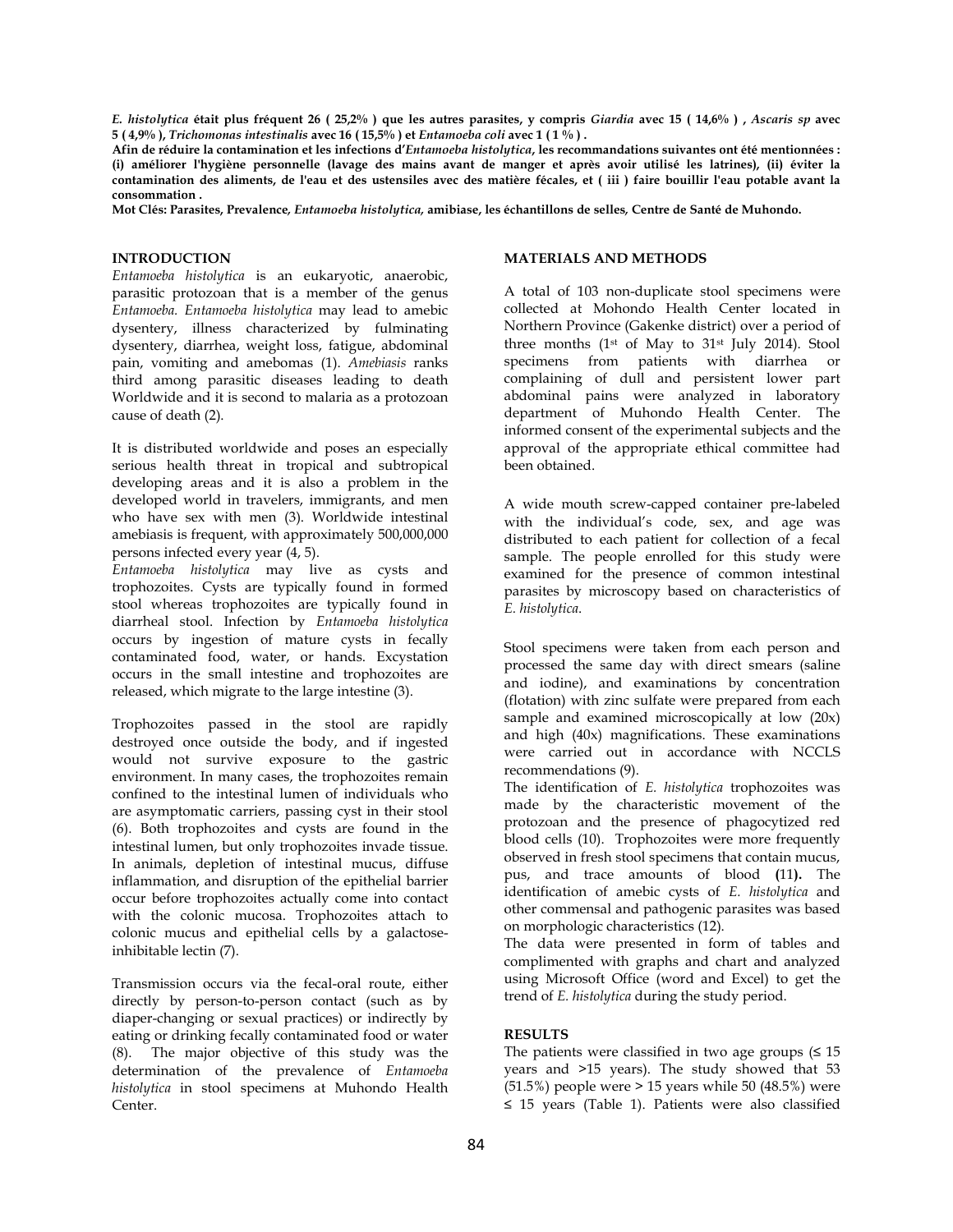based on gender. Results showed that 52 (50.5%) and 51(49.5 %.) patients were male and female respectively (Table 2).

The majority of examined specimens (103) were negative for *entamoeba histolytica* because 77 (74.8%) and 26 (25.2%) specimens were negative and positive respectively (Table 3).

| TABLE 1: STUDY PARTICIPANTS ACCORDING TO AGE |  |
|----------------------------------------------|--|
| <b>GROUP</b>                                 |  |

| Age             | Frequency | Percentage $(\%)$ |
|-----------------|-----------|-------------------|
| $\leq$ 15 years | 50        | 48.5              |
| $>$ 15 years    | 53        | 51.5              |
| Total           | 103       | 100               |

## **TABLE 2: STUDY PARTICIPANTS ACCORDING TO GENDER**

| Gender | Frequency | Percentage (%) |
|--------|-----------|----------------|
| Male   | 52        | 50.5           |
| Female | 51        | 49.5           |
| Total  | 103       | 100            |

### **TABLE 3: PREVALENCE OF** *ENTAMOEBA HISTOLYTICA* **IN STOOL SPECIMENS**

| <b>Results</b>             | Frequency | Percentage $(\%)$ |
|----------------------------|-----------|-------------------|
| Positive to E.histolytica. | 26        | 25.2              |
| Negative to E.histolytica  | 77        | 74.8              |
| Total                      | 103       | 100               |

The study also checked the prevalence of *Entamoeba histolytica* compared to other common parasites. Results showed that *Entamoeba histolytica* was more prevalent 26 (25.2%) than other parasites including *Giardia* with 15 (14.6%), *Ascaris sp* with 5 (4.9%), *Trichomonas intestinalis* with 16 (15.5%) and *Entamoeba coli* with 1 (1%) (Table 4).

| TABLE 4: PREVALENCE OF E. HISTOLYTICA COMPARED TO |  |
|---------------------------------------------------|--|
| <b>OTHER PARASITES</b>                            |  |

| <b>Parasites</b>                                      | Frequency | Percentage<br>$($ %) |
|-------------------------------------------------------|-----------|----------------------|
| Entamoeba histolytica                                 | 26        | 25.2                 |
| Giardia lamblia                                       | 15        | 14.6                 |
| Ascaris sp                                            | 5         | 4.9                  |
| Trichomonas intestinalis                              | 16        | 15.5                 |
| Entamoeba coli                                        | 1         | 1                    |
| Other parasites<br>(yeast, Trichuris, Taenia<br>eggs) | 8         | 7.8                  |
| Negative cases                                        | 32        | 31                   |
| Total                                                 | 103       | 100                  |

Our main objective which was the determination of the prevalence of *E.histolytica* among the people attending MUHONDO Health Center was achieved. This study showed that people  $\leq 15$  years of age are more affected by *E. hystolytica* than people above 15 years. Lastly, *E. hystolytica* was prevailing at Muhondo Health Center along with other parasites (*Giardia*, *Ascaris*, *Trichomonas, and E. coli*).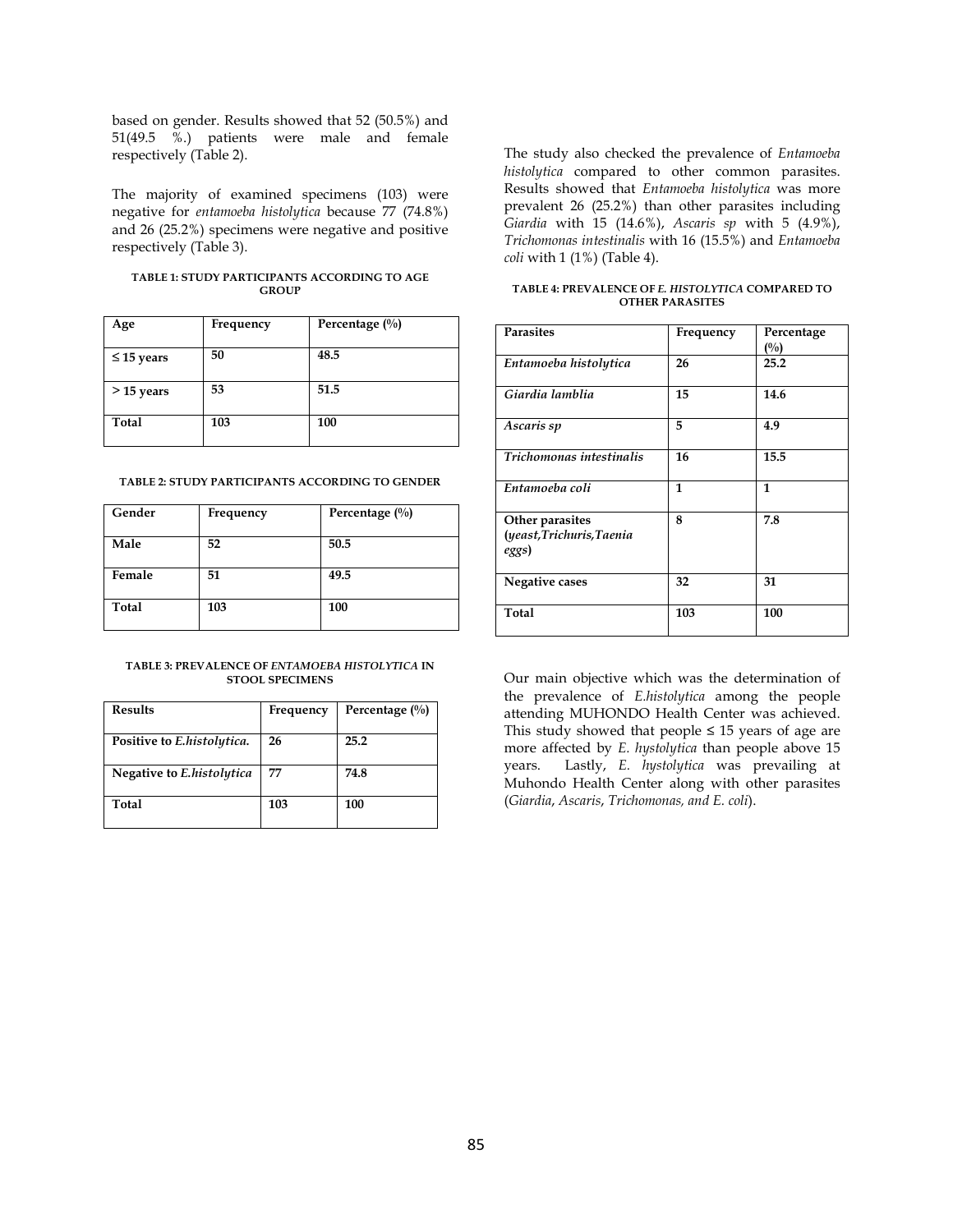

*Figure1: Study participants according to age group*



*Figure 2: The overall prevalence of Entamoeba histolytica in stool specimens* 

## **DISCUSSION**

The study showed that *Entamoeba histolytica* was prevalent in 26 (25.2%) patients. This suggests that people around Muhondo Health center are exposed to fecally contaminated food and water which concurs with the study of Lupi *et al,* 2009 stating that transmission occurs via the fecal-oral route, either directly by person-to-person contact or indirectly by eating or drinking fecally contaminated food or water (7). prevalent in 26 (25.2%) patients. This suggests that people around Muhondo Health center are exposed to fecally contaminated food and water which concurs with the study of Lupi *et al*, 2009 stating that transmission occu **DISCUSSION**<br>
The study showed that *Entanneba histolytica* was<br>
The study showed that mean are properate in 26 (25.2%) patients. This suggests that<br> *Emislo grade according correlation with young age, wet season,*<br>
peopl

The results revealed that the majority of people affected by *E. histolytica* are in the age group  $\leq 15$ years. This is in agreement with study carried out by Brown *et al,* 1991 where *E. histolytica* had 30.82% in people  $\leq 15$  years of age and 17.34% in age group of 31 to 45 years (13). According to Cook et al. (2009),



age group Figure 1: Study participants according to gender



 *Figure 4. Prevalence of E. histolytica compared compared to other parasites*

*E. histolytica* infection with young age, wet season, female gender, and severe malnutrition (14).

The study results showed that men are more affected by *E. histolytica* (16.5%) than women (8.7%). This concurs with the studies of Haque *et al,* 2006 and Brown *et al,* 1991 which showed that the infection of *E. histolytica* was more prevalent in male hosts (22.36%) as compared to female ones (20.9%) (13).

#### **ACKNOWLEDGEMENTS**

The authors are thankful to Catholic Uni University of Rwanda for facilitating research work and Muhondo Health Center Administration for providing laboratory facilities.